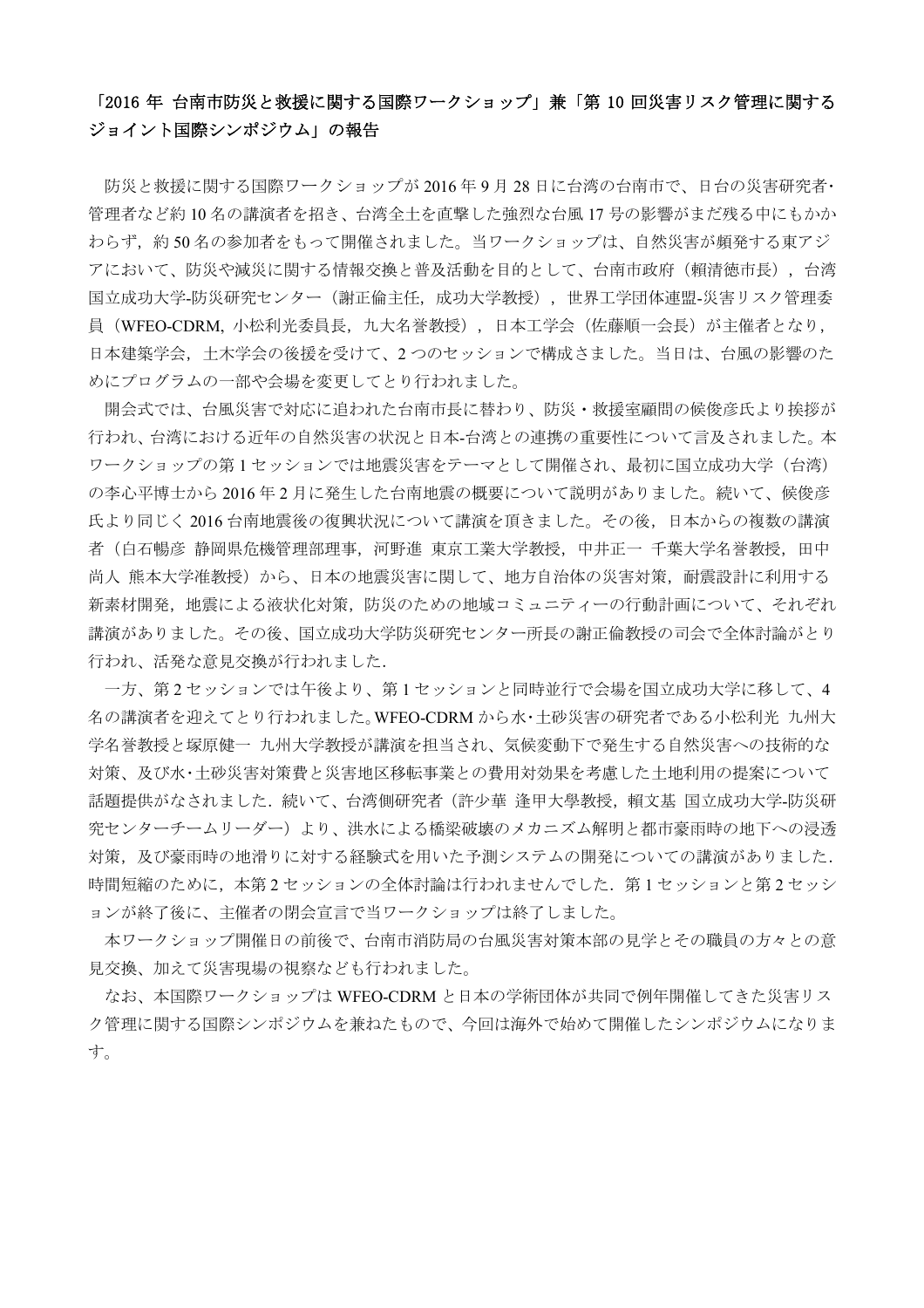#### 写真資料





講演者ご講演の様子 | およう | 講演者と会場全体の様子



水災害セッション終了後の集合写真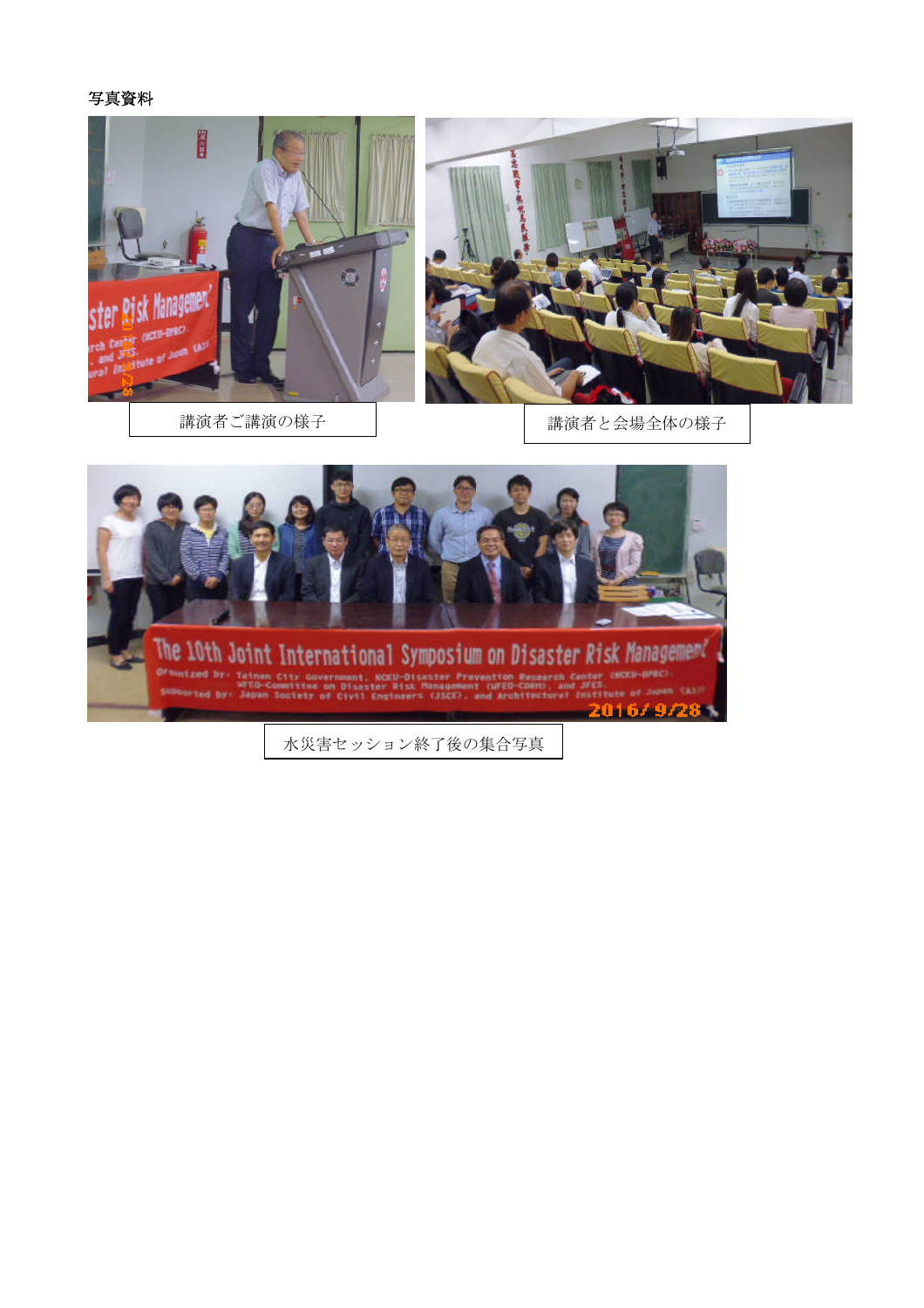

Note: The Workshop Committee took these photos. *Copyright* © 2016 by the Workshop Committee, 2016 International Symposium on Disaster Prevention and Reduction in Tainan, Taiwan. All Rights Reserved.

### **Program**(English and Chinese)

# **2016 International Workshop on Disaster Prevention and reduction** 中華民國 **105** 年度 臺南市災害防救國際研討會

Please note that because of the powerful typhoon some speakers were unable to participate in the workshop.

(注意:由於強颱風、不幸的是一些發言者不能參加研討會)

| I. Earthquake disaster session (地震災害會議) |  |
|-----------------------------------------|--|
|-----------------------------------------|--|

| Time 時間         | Speaker's Topic 議程                                                                                              | Speaker 主講人                                                                                                                                  | Remarks         |
|-----------------|-----------------------------------------------------------------------------------------------------------------|----------------------------------------------------------------------------------------------------------------------------------------------|-----------------|
| $8:15 - 8:30$   | Registration, 報到                                                                                                |                                                                                                                                              |                 |
| $8:30 - 8:40$   | Opening remarks by Tainan mayor, 市長致詞                                                                           |                                                                                                                                              | <b>Canceled</b> |
| $8:40 - 9:20$   | Description of Meinong Earthquake<br>(02/06/2016)<br>0206 地震災害概況                                                | Dr. Shin-ping Lee (Deputy Director,<br>Disaster Prevention Research Center,<br>National Cheng Kung University)<br>國立成功大學防災中心副主任 李心平<br>博士    |                 |
| $9:20 - 10:40$  | Earthquake disaster prevention<br>strategies of local governments<br>地方政府之地震災害整備                                | Mr. Nobuhiko Shiraishi (Deputy Director,<br>Department of Risk Management,<br>Shizuoka Prefecture, Japan)<br>靜岡縣危機管理部 危機管理監代理兼<br>部理事 白石暢彦先生 |                 |
| $10:40 - 12:00$ | Seismic design pertaining to<br>structures and reinforcement<br>strategies for huge earthquakes<br>結構物耐震設計與補強對策 | Dr. Susumu Kono (Professor, Tokyo<br>Institute of Technology, Japan)<br>東京工業大學教授 河野進博士                                                       |                 |
| $12:00 - 13:30$ | Lunch Break 休憩                                                                                                  |                                                                                                                                              |                 |
| $13:30 - 14:50$ | Measures against<br>earthquake-induced liquefaction<br>土壤液化災害管理與防治                                              | Dr. Shoichi Nakai (Professor Emeritus,<br>Chiba University, Japan)<br>千葉大學榮譽教授 中井正一博士                                                        |                 |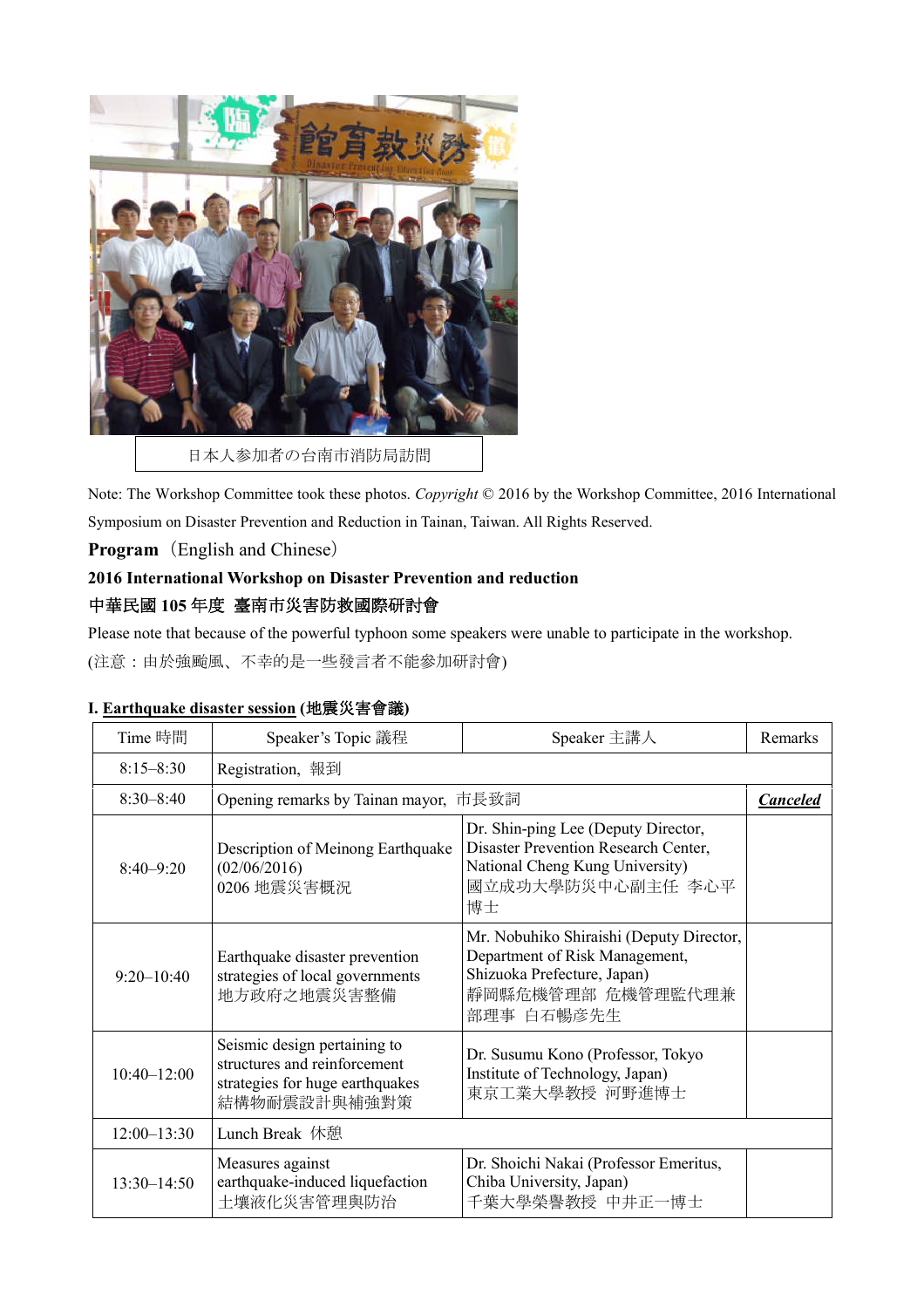| Time 時間         | Speaker's Topic 議程                                                                 | Speaker 主講人                                                                                              | Remarks                                      |
|-----------------|------------------------------------------------------------------------------------|----------------------------------------------------------------------------------------------------------|----------------------------------------------|
| $14:50 - 15:10$ | Tea Time                                                                           |                                                                                                          |                                              |
| $15:10-16:30$   | Earthquake disaster prevention by<br>communities and individuals<br>民眾及社區於地震災害防災作為 | Dr. Naoto Tanaka (Associate Professor<br>Kumamoto University, Japan)<br>熊本大學副教授 田中尚人博士                   |                                              |
| $16:30 - 17:00$ | Earthquake disaster recovery efforts<br>of local governments<br>臺南市 0206 地震災害復原重建  | Mr. Chun-yen Hou (Office of Disaster<br>Management - Tainan City Government)<br>臺南市政府災害防救辦公室参議 候俊<br>彦先生 | He was<br>replaced to<br>the 2nd<br>speaker. |
| $17:00 - 17:30$ | Panel discussion, 綜合意見交流                                                           |                                                                                                          |                                              |

Date (辦理日期): September 28, 2016 (中華民國 105 年 9 月 28 日)

Venue (地點): Tainan City Fire Bureau, National Cheng Kung University (臺南市政府-消防局,國立成功大學) Employed as a Japanese-Chinese consecutive interpreter (有日文-中文翻譯員)